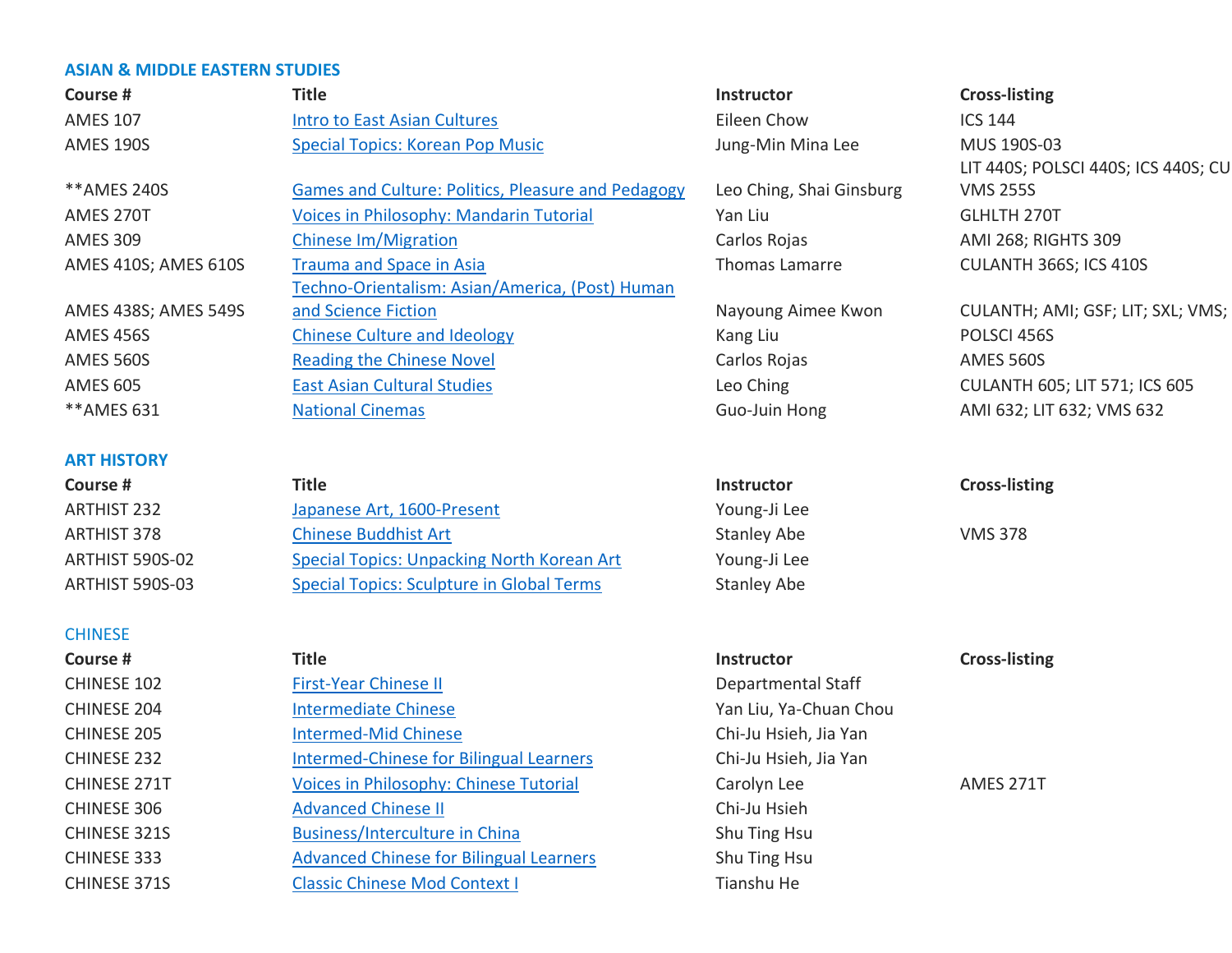| CHINESE 408S          | <b>Issues in Chinese Lang/Soc II</b>                      | Shu Zhang                 |                             |
|-----------------------|-----------------------------------------------------------|---------------------------|-----------------------------|
| CHINESE 450S          | <b>Understanding China &amp; the US</b>                   | Yan Liu                   |                             |
| CHINESE 456           | <b>Topics in Chinese Culture and Society</b>              | Kang Liu                  |                             |
| <b>CULTURAL</b>       |                                                           |                           |                             |
| <b>ANTHROPOLOGY</b>   |                                                           |                           |                             |
| Course #              | <b>Title</b>                                              | Instructor                | <b>Cross-listing</b>        |
| <b>** CULANTH 195</b> | <b>Comparative Approaches to Global Issues</b>            | Jessica Namakkal          | <b>HIST 103; SOCIOL 195</b> |
| ** CULANTH 210        | <b>Global Culture</b>                                     | Engseng Ho                | AMES 210; VMS 247           |
| <b>CULANTH 241</b>    | <b>Migrant China</b>                                      | Ralph Litzinger           | <b>AMES 231</b>             |
| ** CULANTH 520        | <b>Eco Media</b>                                          | Ralph Litzinger           | LIT 522; AMI 522            |
| ** CULANTH 731S       | <b>Critical Ethnographies</b>                             | Anne Allison              |                             |
|                       |                                                           |                           |                             |
| <b>EDUCATION</b>      |                                                           |                           |                             |
| Course #              | <b>Title</b>                                              | <b>Instructor</b>         | <b>Cross-listing</b>        |
| <b>EDUC 290S-03</b>   | <b>China &amp; Higher Education Access</b>                | Adam Hollowell            | SOCIOL 290S-04              |
| <b>**EDUC 309</b>     | <b>Global Education</b>                                   | <b>Staff Instructor</b>   |                             |
| <b>EDUC 393</b>       | Research Independent Study on Contemporary China          | <b>Staff Instructor</b>   |                             |
|                       |                                                           |                           |                             |
| <b>ECONOMICS</b>      |                                                           |                           |                             |
| Course #              | <b>Title</b>                                              | Instructor                | <b>Cross-listing</b>        |
|                       | <b>Emerging Markets: Finance, Trade, Institutions and</b> |                           |                             |
| <b>ECON 379</b>       | the World Economy                                         | Giovanni Zanalda          | <b>ICS 379</b>              |
| <b>**ECON 613</b>     | <b>Applied Econometrics: Micro</b>                        | Daniel Yi Xu              |                             |
|                       |                                                           |                           |                             |
| <b>HISTORY</b>        |                                                           |                           |                             |
| Course #              | <b>Title</b>                                              | Instructor                | <b>Cross-listing</b>        |
| **HISTORY 201         | <b>Globalization And History</b>                          | Giovanni Zanalda          | PUBPOL 236                  |
| **HISTORY 203         | <b>History of Global Health</b>                           | <b>Margaret Humphreys</b> | GLHLTH 203                  |
| **HISTORY 216S        | Between Moscow, Beijing, Delhi                            | Mustafa Tuna              |                             |
| HISTORY 220           | China Antiquity To 1400                                   | Sucheta Mazumdar          | <b>AMES 136</b>             |
| HISTORY 223           | Survey of Modern China 1800-Present                       | Nicole Barnes             | <b>AMES 234</b>             |
| <b>HISTORY 227</b>    | <b>Emergence of Modern Japan</b>                          | Departmental Staff        | <b>AMES 169</b>             |
| HISTORY 514S          | <b>Culture/Env in Modern China</b>                        | Prasenjit Duara           | <b>AMES 531S</b>            |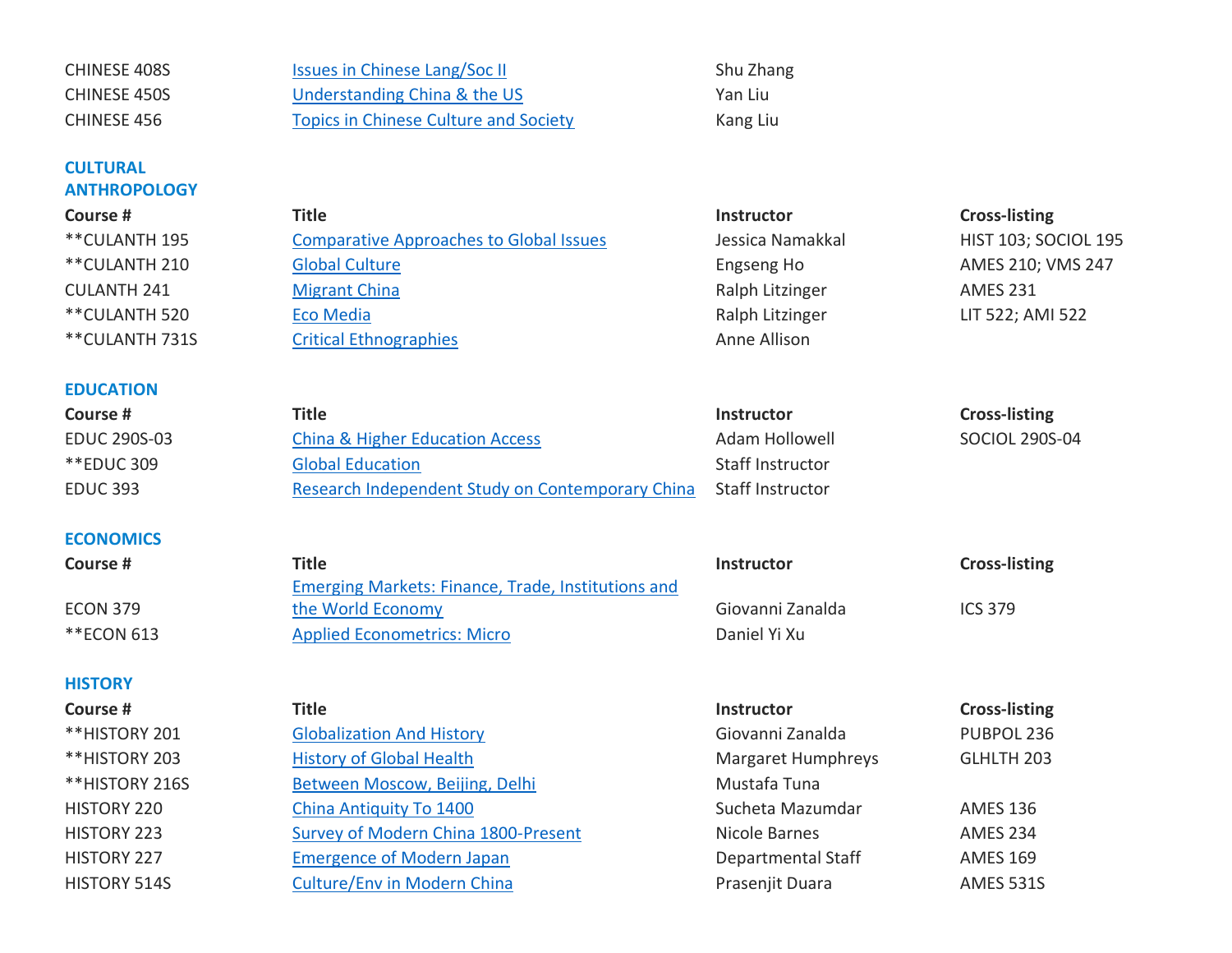\*\*HISTORY 548S [Global History of Medicine](https://history.duke.edu/courses/global-history-medicine-0) Nicole Barnes Nicole Barnes GSF 584; GLHLTH 548

**JAPANESE**

| ourse #          | <b>Title</b>                  |
|------------------|-------------------------------|
| N 102            | <b>Elementary Japanese</b>    |
| <sup>N</sup> 204 | Intermediate Japanese         |
| <b>N 306</b>     | <b>Advanced Japanese</b>      |
| N 407S           | Issues in Japanese Lang/Soc I |
|                  |                               |

### **KOREAN**

# **LINGUISTICS**

#### **Literature**

## **MUSIC**

| Title                         | <b>Instructor</b> | <b>Cross-listing</b> |
|-------------------------------|-------------------|----------------------|
| <b>Elementary Japanese</b>    | Naoko Kurokawa    |                      |
| Intermediate Japanese         | Azusa Saito       |                      |
| <b>Advanced Japanese</b>      | Azusa Saito       |                      |
| Issues in Japanese Lang/Soc I | Yunchuan Chen     | AMES 390S            |
|                               |                   |                      |

**Course # Title Instructor Cross-listing** KOREAN 102 [Elementary Korean](https://asianmideast.duke.edu/courses/elementary-korean-19) Barohny Eun KOREAN 204 [Intermediate Korean](https://asianmideast.duke.edu/courses/intermediate-korean-17) **Intermediate Korean** Eunyoung Kim KOREAN 306S [Advanced Korean](https://asianmideast.duke.edu/courses/advanced-korean-6) Eunyoung Kim KOREAN 408S **ISSUES In Korean Lang/Soc II Hae-Young Kim** 

**Course # Title Instructor Cross-listing** \*\*LINGUIST 202 [Languages of the World](https://linguisticsprogram.duke.edu/courses/languages-world-3) **Example 202** Dominika Baran \*\*LINGUIST 207 [Psychology of Language](https://linguisticsprogram.duke.edu/courses/psychology-language-2) Ruth Day LINGUIST 390S [Japanese Language & Society](https://linguisticsprogram.duke.edu/courses/language-and-politics-3) Yunchuan Chen \*\*LINGUIST 471S [Language and Politics](https://linguisticsprogram.duke.edu/courses/language-and-politics-3) Careth Price SOCIOL 471S; SES 484S

\*\*LIT 450S [Foucault in Slow Motion](https://literature.duke.edu/courses/foucault-slow-motion) Rey Chow \*\*LIT 761S **[Foundations in Feminist Theory](https://literature.duke.edu/courses/foundations-feminist-theory-4) Ara Wilson** GSF 701S

| <b>Instructor</b> | <b>Cross-listing</b> |
|-------------------|----------------------|
| Naoko Kurokawa    |                      |
| Azusa Saito       |                      |
| Azusa Saito       |                      |
| Yunchuan Chen     | <b>AMES 390S</b>     |

**Course # Title Instructor Cross-listing**

\*\*LIT 302S [Hashtags, Memes, Digital Tribes](https://literature.duke.edu/courses/hashtags-memes-digital-tribes-2) Negar Mottahedeh ISS 302S; GSF 320S; VMS 349S; AME

**Course # Title Instructor Cross-listing** MUSIC 210 [Chinese Music Ensemble](https://music.duke.edu/courses/chinese-music-ensemble-1) Jennifer Chang, Hsiao-Mei Ku AMES 145 MUSIC 610-6 [Chinese Music Ensemble](https://music.duke.edu/courses/chinese-music-ensemble-2) Jennifer Chang, Hsiao-Mei Ku AMES 610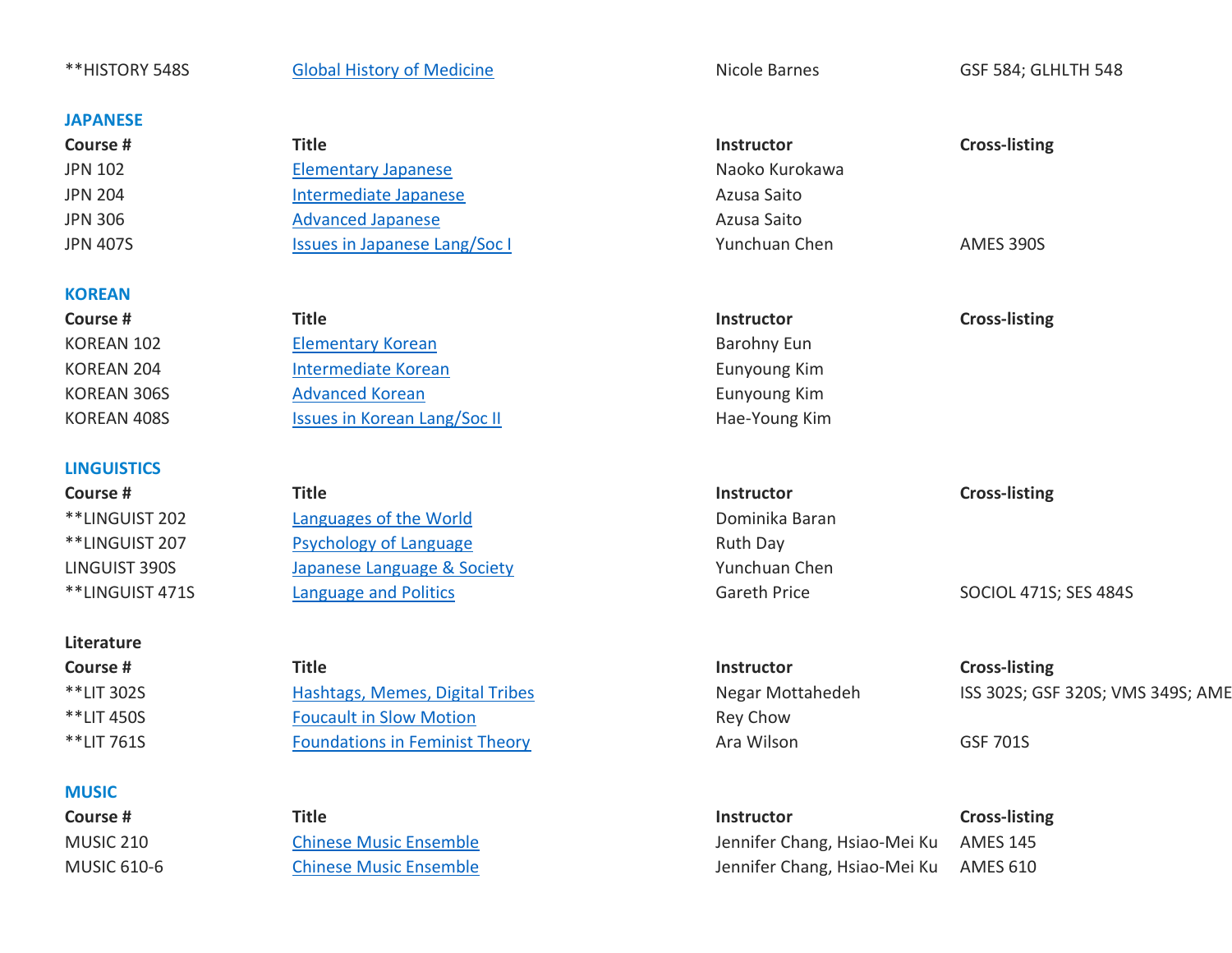| Course #                                       | <b>Title</b>                                               | <b>Instructor</b>        | <b>Cross-listing</b> |
|------------------------------------------------|------------------------------------------------------------|--------------------------|----------------------|
| <b>SLAVIC &amp; EURASIAN</b><br><b>STUDIES</b> |                                                            |                          |                      |
| **RELIGION 818                                 | <b>Pioneers in Western Christianity</b>                    | Xi Lian                  | WXTIAN 818           |
| <b>RELIGION 780</b>                            | <b>American Foreign Missions and Chinese Christianity</b>  | Xi Lian                  | WXTIAN 813           |
| <b>RELIGION 327S</b>                           | <b>Tibetan Buddhism</b>                                    | David N Need             | <b>AMES 386S</b>     |
| ** RELIGION 323S                               | <b>Buddhist Meditation</b>                                 | <b>Richard Jaffe</b>     | <b>AMES 315S</b>     |
| **RELIGION 281                                 | <b>Beat Generation Spirituality</b>                        | David N Need             |                      |
| <b>RELIGION 176</b>                            | <b>Japanese Religions</b>                                  | Jeffrey Nicolaisen       | <b>AMES 174</b>      |
| ** RELIGION 120                                | <b>Buddhism</b>                                            | <b>Richard Jaffe</b>     | <b>AMES 114</b>      |
| Course #                                       | <b>Title</b>                                               | Instructor               | <b>Cross-listing</b> |
| <b>RELIGION</b>                                |                                                            |                          |                      |
| **PUBPOL 790-04                                | <b>Global Chains</b>                                       | Gary Gereffi, Lukas Brun |                      |
|                                                | Special Topics in International Development Policy:        |                          |                      |
| Course #                                       | <b>Title</b>                                               | Instructor               | <b>Cross-listing</b> |
| <b>PUBLIC POLICY</b>                           |                                                            |                          |                      |
| **POLSCI 763                                   | <b>Foundational Scholarship in International Relations</b> | Joseph Grieco            |                      |
| ** POLSCI 760                                  | Core in Security, Peace, & Conflict                        | Kyle Beardsley           |                      |
| **POLSCI 721                                   | <b>Authoritarian Institutions</b>                          | <b>Edmund Malesky</b>    |                      |
| **POLSCI 650                                   | <b>Political Economy of International Relations</b>        | Joseph Grieco            |                      |
| **POLSCI 631L                                  | <b>Deductive and Analytical Approaches</b>                 | <b>Emerson Niou</b>      |                      |
| **POLSCI 332                                   | <b>Games and Politics</b>                                  | <b>Emerson Niou</b>      |                      |
| **POLSCI 231D                                  | <b>Political Risk Analysis</b>                             | <b>Edmund Malesky</b>    |                      |
| Course #                                       | <b>Title</b>                                               | Instructor               | <b>Cross-listing</b> |
| <b>POLITICAL SCIENCE</b>                       |                                                            |                          |                      |
| <b>PHIL 263</b>                                | <b>Chinese Philosophy</b>                                  | David Wong               | <b>AMES 275</b>      |
| Course #                                       | <b>Title</b>                                               | Instructor               | <b>Cross-listing</b> |
| <b>PHILOSOPHY</b>                              |                                                            |                          |                      |